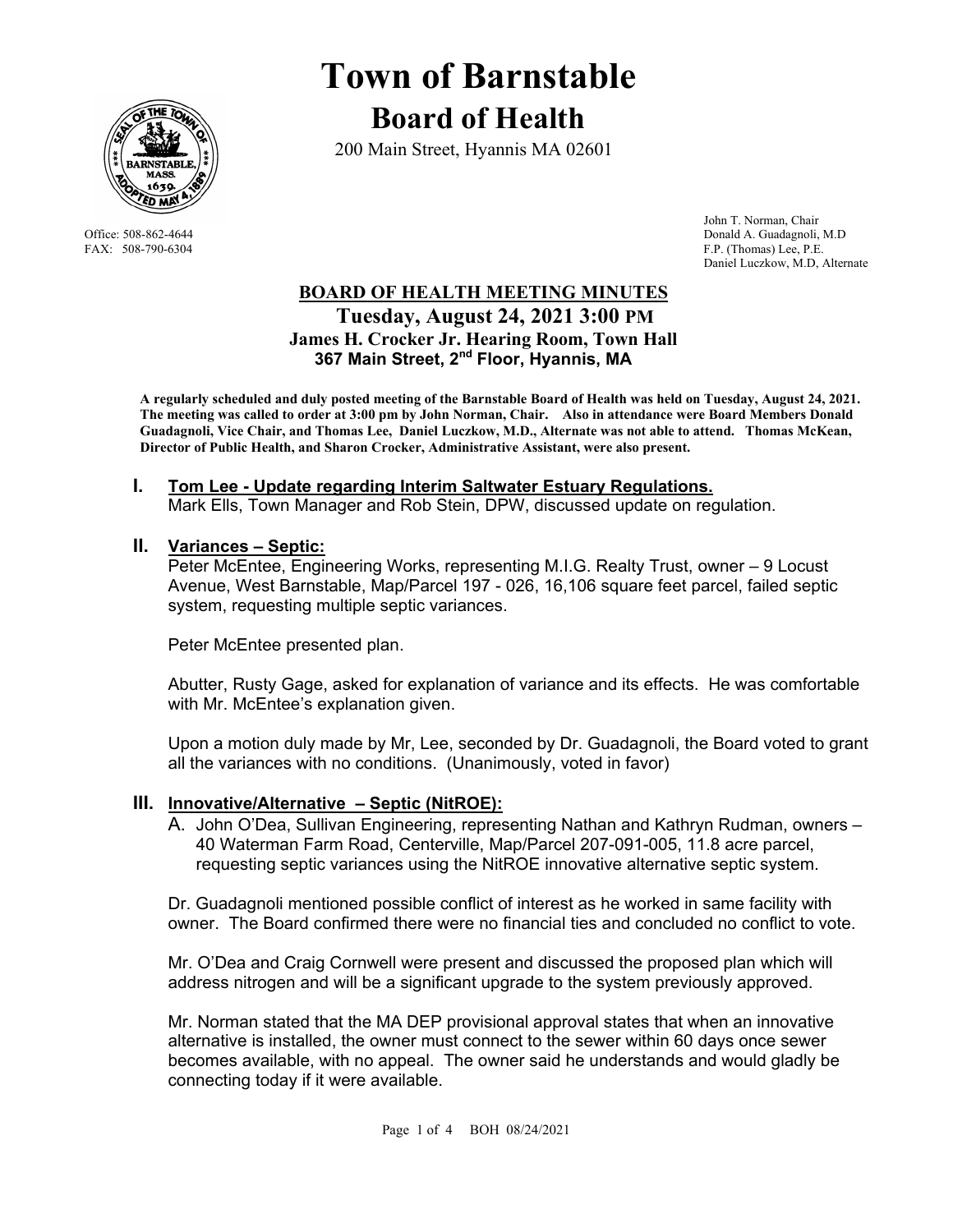Upon a motion duly made by Mr, Lee, seconded by Dr. Guadagnoli, the Board voted to grant the variances as submitted with no conditions. (Unanimously, voted in favor)

- B. Mark Nelson, Horsley Witten Group, and Zenas Crocker representing 6 owners, requesting septic variances using the NitROE innovative alternative (I/A) septic system:
	- 1. Christopher Hagerty, owner 307 Lakeside Drive, Marstons Mills, Map/Parcel 102-145, 0.21 acre parcel.

\*Board member Tom Lee recused himself for all items under Section III. B.

Upon a motion duly made by Dr. Guadagnoli, seconded by Mr. Norman, the Board voted to grant the variances as presented on plan, no additional conditions. (Unanimously, voted in favor.)

2. Paula & Jon Kyle Johnson, owners – 241 Lakeside Drive, Marstons Mills, Map/Parcel 102-167, 0.17 acre parcel.

Mr. McKean said the staff had made mention to Joe Henderson of six minor corrections of type errors, and revision dates, etc., which he would be revising.

Upon a motion duly made by Dr. Guadagnoli, seconded by Mr. Norman, the Board voted to grant the variances with the following condition: update the plan with minor corrections agreed upon with Health staff. (Unanimously, voted in favor.)

3. Mr. and Mrs. William Bolton, owners – 285 Lakeside Drive, Marstons Mills, Map/Parcel 102-164, 0.21 acre parcel.

Discussion included the applicant's withdrawal of review of 2 versus 3 bedrooms. The original septic permit showed a 3 bedroom design and had two bedrooms at the time. The engineer had a copy of an approved application in March 2019 to add a one-bedroom family apartment

Action: The Board requested a Health Inspector to review with the Building Department's records to see whether 2 or 3 bedrooms permitted.

Upon a motion duly made by Dr. Guadagnoli, seconded by Mr. Norman, the Board voted to grant the withdrawal of the variance from 2 bedroom to 3 bedroom. (Unanimously, voted in favor.)

Upon a motion duly made by Dr. Guadagnoli, seconded by Mr. Norman, the Board voted to grant the variances with the following condition: 1) adding a water line setback variance of 2.5 feet from both the existing tank and also from the nitROE tank. (Unanimously, voted in favor.)

4. William and Carol Weston, owners – 36 Barberry Lane, Marstons Mills, Map/Parcel 102-160, 0.21 acre parcel.

Upon a motion duly made and seconded, the Board voted to grant the variances with the following conditions: approved as 1 bedroom only and will remove variance requesting additional bedroom. (Unanimously, voted in favor.)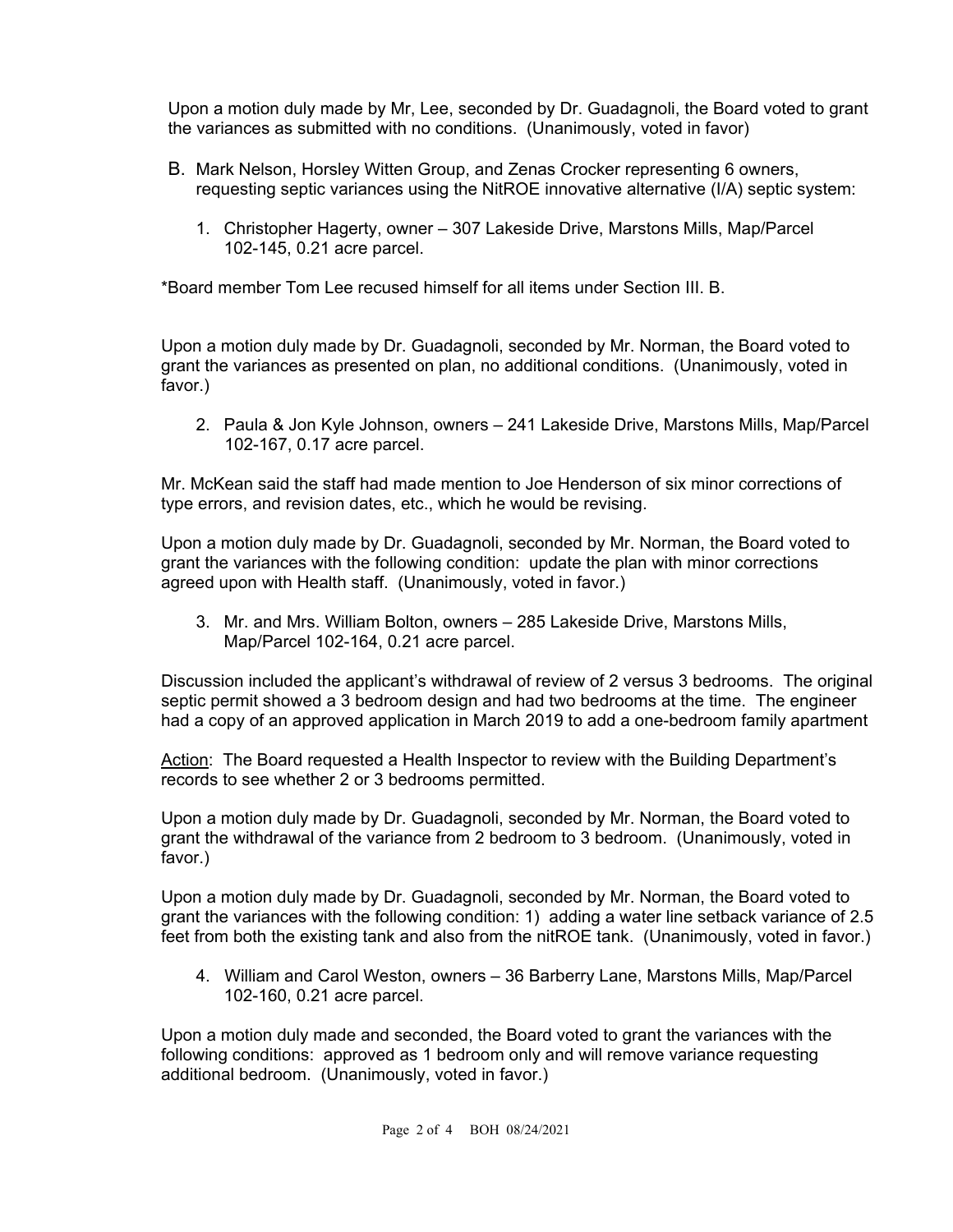5. Joseph and Joanna Fortescue, owners – 14 Barberry Lane, Marstons Mills, Map/Parcel 102-162, 0.21 acre parcel.

Mark Nelson agreed to revise the plan to a two-bedroom plan.

Upon a motion duly made and seconded, the Board voted to grant the variances with the following conditions: granted as a 2 bedroom and will submit revised plans. (Unanimously, voted in favor.)

6. Linda Martin, owner – 33 Barberry Lane, Marstons Mills, Map/Parcel 102-147, 0.44 acre parcel.

Property is on a small lot and is in all the restricted zones for increased flow. There is not documentation to show building permits were taken for a fourth bedroom. The applicant states the property has been a four bedroom ever since she has lived there. She also states she is only using three bedrooms and would be acceptable as a three bedroom approval

Upon a motion duly made and seconded, the Board voted to approve the removal of the  $4<sup>th</sup>$  in variance request. (Unanimously, voted in favor.)

Upon a motion duly made and seconded, the Board voted to grant the variance to use the innovation alternative system with the following conditions: must remove the  $4<sup>th</sup>$  bedroom. (Unanimously, voted in favor.)

\*Board member Tom Lee returned to the meeting for all items under Section IV – VI.

#### **IV. Sewer Connection- Extension:**

Mary Tavares, owner – 61 Betty's Pond Road, Hyannis, Map/Parcel 290-088.

Janis Gold spoke for Mary Tavares. Janis stated Mary Tavares sold 67 Betty's Pond at a breakeven point and is not in a position to meet her needs or able to connect to the sewer.

Upon a motion duly made and seconded, the Board granted a five (5) year extension to Mary Grace Tavares, owner, until such time of transfer of ownership and then, the property must be connected to the sewer or an application to connect must be received within 60 days. (Unanimously, voted in favor.)

### **V. Food – Variance (Grease Trap):**

*MOVED TO* Dan O'Rourke, Jr., owner, Jake's Clambakes – 3821 Falmouth Rd, Windmill Square, SEP 28, 2021 Unit# 6, Marstons Mills, Map/Parcel 057-004, requesting a grease trap variance.

### **VI. Body Artist (New):**

A. Laina Olsen, Falmouth MA, is applying to L'Atelier Permanent Makeup, 8 West Bay Road, Osterville, Map/Parcel 117-087, is requesting a variance to the Anatomy and Physiology course, and is attending "Anatomy, Physiology and Skin Course for Body Art Practitioners" course through "Save Each Life".

Upon a motion duly made and seconded, the Board voted to grant the body art variance to Laina Olsen. (Unanimously, voted in favor.)